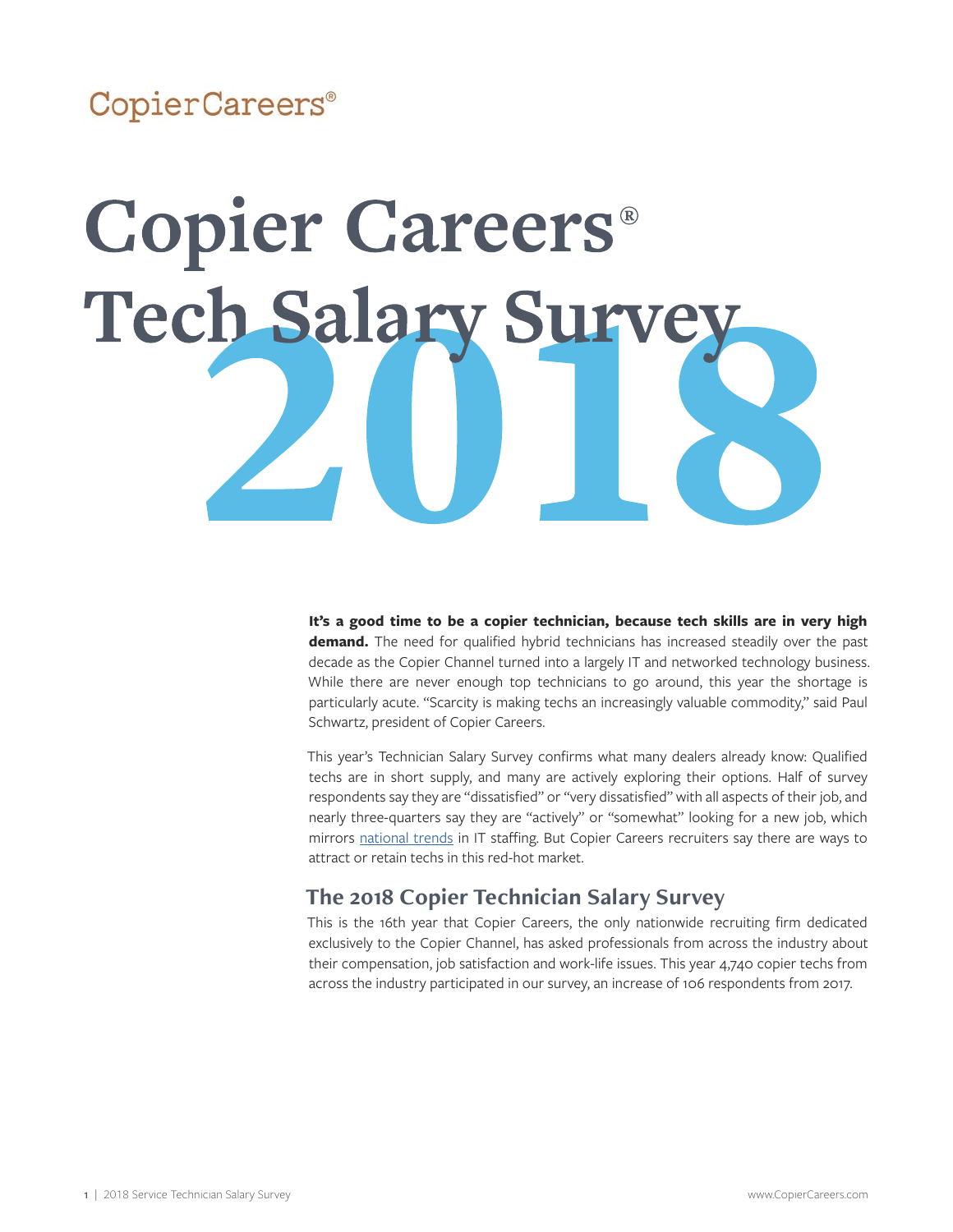# 4'740

## **COPIER CHANNEL TECHNICIANS PARTICIPATED IN OUR 2018 SURVEY**

"Intense." That's how Jessica Crowley, business development manager and senior recruiter at Copier Careers, describes the recruiting scene for service technicians. "Candidates know that it's their market out there, and they have options."

This year's online survey generated responses from 4,740 copier service technicians, **nearly three-quarters of whom said they**  are ready to move on, and it's not only about salary but a combination of increased pay, access to training and other benefits.

**Seventy-two percent of those who took the survey said they are "actively" or "somewhat" looking for a new job, an increase of 1 percent over 2017.** At the same time, 50 percent of respondents said they are "dissatisfied" or "very dissatisfied" with all aspects of their job. Taken together, that creates a critical mass of techs moving toward new opportunities.

Even though the average base salary and bonuses increased in 2018, copier techs are looking outward. "They want something better," Crowley said. "They want to see a difference from what they are experiencing in their current role."

Techs said the most attractive opportunities and benefits — after salary — include working with leading technology at a company that understands IT and having the tools to do the job well. This evolving wish list is creating pressure for recruiters and dealers alike. It's a new dynamic that will require Copier Channel dealers to adjust their sights, Schwartz said.

"They have to make realistic offers to candidates," he said. "Doing lateral transitions, moving someone over for a similar compensation package, more than likely isn't going to work anymore."



# *Average service technician salary*

2 | 2018 Service Technician Salary Survey www.CopierCareers.com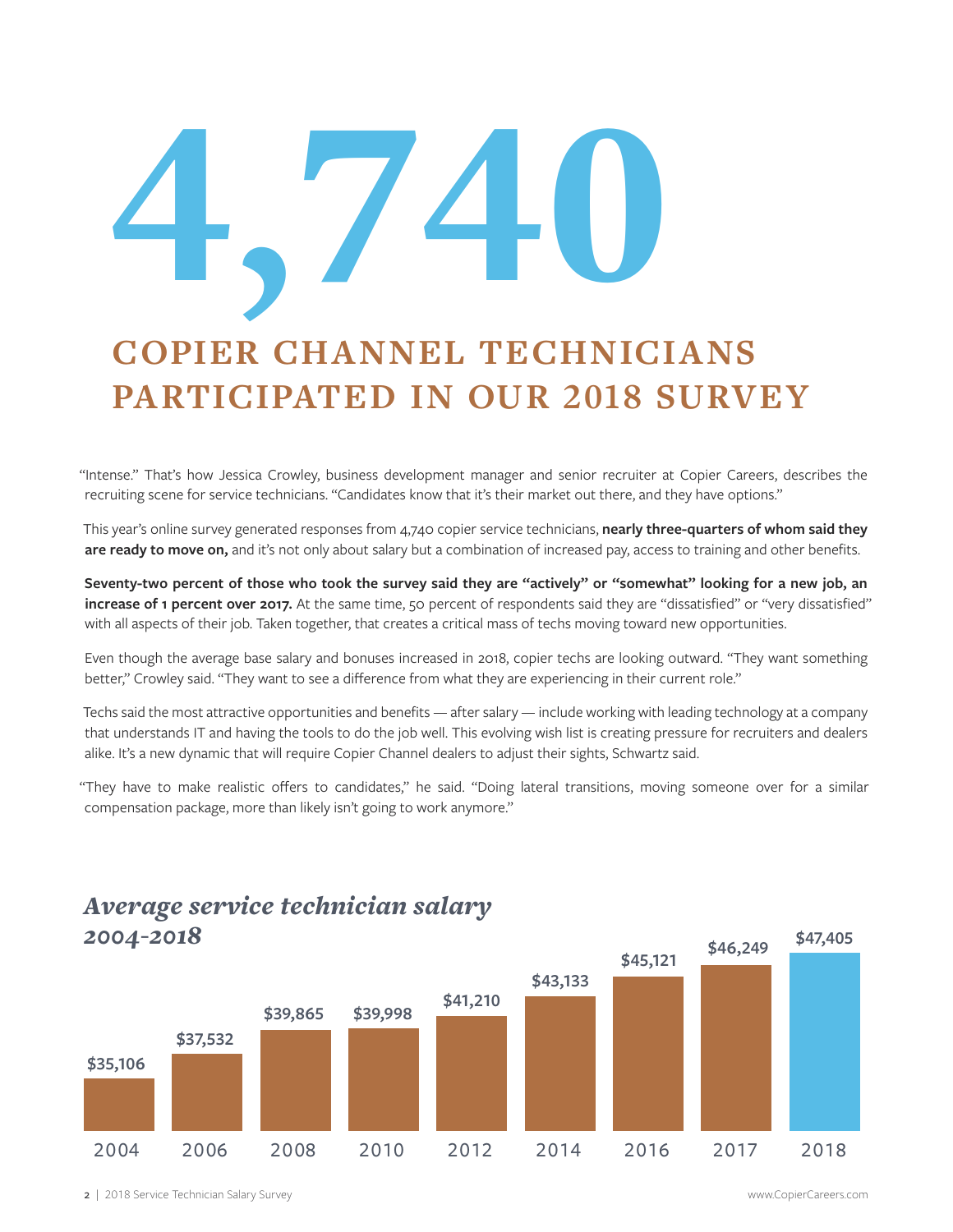#### **Copier Techs by the Numbers**

Overall, the service technician pool is a bit younger this year; on average a technician is just over 33 years old and has worked in the Copier Channel for 6.8 years.

Over the past decade, the average age of techs has fallen 3.8 years, or 10.3 percent. This decline in the average age of techs might be a harbinger of other changes facing industry leaders as expectations and work styles evolve.

Educational achievement did not change from a year ago: 49 percent have a high school diploma, 13 percent some college, 23 percent OEM training, 15 percent tech or trade school and 0.5 percent an associate's degree.

Nearly two-thirds of technicians (63 percent) describe themselves as field service techs, 35 percent identify as senior lead techs or team leaders and 2 percent of respondents described their job as house technician.

On average, copier techs work 53 hours per week, an increase of one hour over 2017. They reported spending an additional seven hours each week on-call after hours — also a one-hour increase over what they reported in 2017.

In 2018, 24 percent of copier technicians were women, a slight decrease from 2017, when women composed 25 percent of respondents. This reflects the [national trend](https://smallbiztrends.com/2018/03/women-in-technology-statistics.html) in the tech field, where women now hold 26 percent of jobs.

As the pool of techs trends younger and somewhat more female, addressing their work-style preferences will change the workplace. In the survey, "working in a team setting" and "working with leading-edge technology" were up 62 points and 11 points, respectively, which is a large change from past surveys.

Overall, techs want their pay to reflect market demand and how they have adapted their problem-solving skills and trouble-shooting work in the age of IT solutions. Employers need to address these factors to help their company attract qualified candidates.



#### *Average age of technicians Gender*

#### **AVERAGE YEARS WITH CURRENT EMPLOYER**

| 2002 | 5.5 |
|------|-----|
| 2004 | 5.5 |
| 2006 | 5.8 |
| 2008 | 5.1 |
| 2010 | 5.8 |
| 2012 | 6.0 |
| 2014 | 6.5 |
| 2015 | 6.3 |
| 2016 | 6.3 |
| 2017 | 6.1 |
| 2018 | 5.9 |

#### **AV E R A G E H O U R S WORKED PER WEEK**

| 2002 | 46 |
|------|----|
| 2004 | 50 |
| 2006 | 51 |
| 2008 | 51 |
| 2010 | 52 |
| 2012 | 52 |
| 2014 | 50 |
| 2015 | 51 |
| 2016 | 52 |
| 2017 | 52 |
| 2018 | 53 |

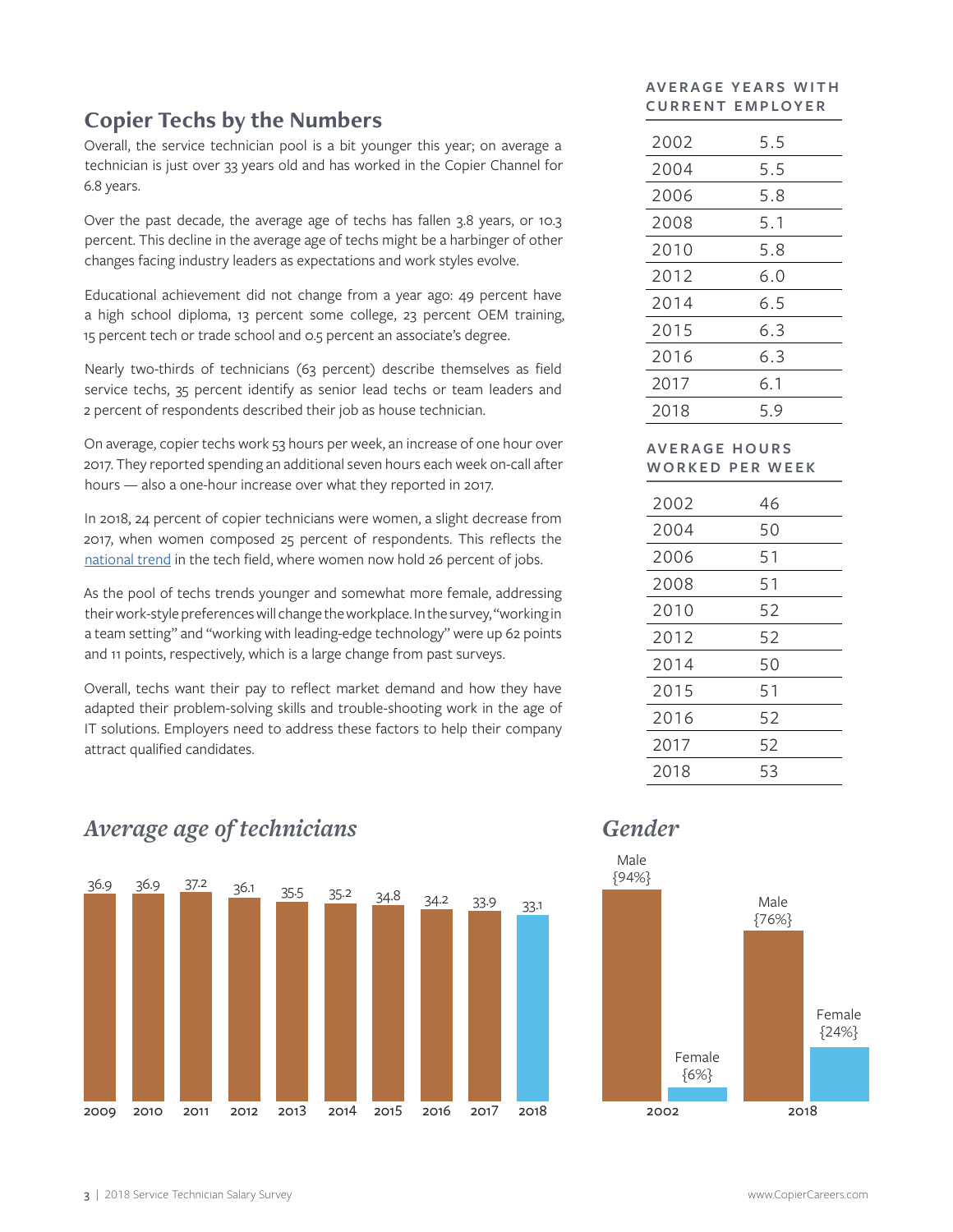#### *Satisfaction with compensation Overall satisfaction*





#### **2018 Salary and Benefits**

Copier techs reported that on average their salary and bonuses increased to \$47, 405 and \$6,305 respectively in the past year  $$ an increase of 2.6 percent. The top non-cash indirect rewards remained the same as last year:

- 99 percent received health benefits and were reimbursed for certification expenses
- 91 percent report their company paid for further education and training
- 82 percent receive a company car or car allowance
- 27 percent were reimbursed for tuition

Bonuses were up slightly this year, which might indicate that dealers are trying to sweeten deals to attract or retain copier techs. Of those responding to the survey, **81 percent received retention bonuses,** up 3 percent; **69 percent were given bonuses for personal performance,** up 1 percent; and **54 percent received a signing bonus,** up 3 percent.

In 2018, respondents' satisfaction with compensation declined 2 percentage points to 53 percent, while there was a corresponding increase of 2 points to 24 percent of those who were dissatisfied. Those neutral on this topic held steady at 23 percent. On the issue of overall satisfaction, half of techs said they were dissatisfied or very dissatisfied, 23 percent were satisfied and 27 percent were neutral. Decreased satisfaction overall and on compensation might indicate higher salary expectations in the tight market.

"Technicians are rarely compensated for what they bring to the table," a tech said. "Most companies compensate based on arbitrary data such as number of times a month to the same machine. Techs should be compensated for being able to prevent calls."

#### **TOP NON-CASH/ INDIRECT CASH REWARDS**

1. Health benefits

- 2. Certification reimbursement
- 3. Further education/training
- 4. Company car/car allowance
- 5. Tuition reimbursement

#### **TOP REASONS FOR EARNING BONUSES**

1. Certification/training

- 2. Retention bonus
- 3. Personal performance
- 4. Signing bonus
- 5. High-skill premium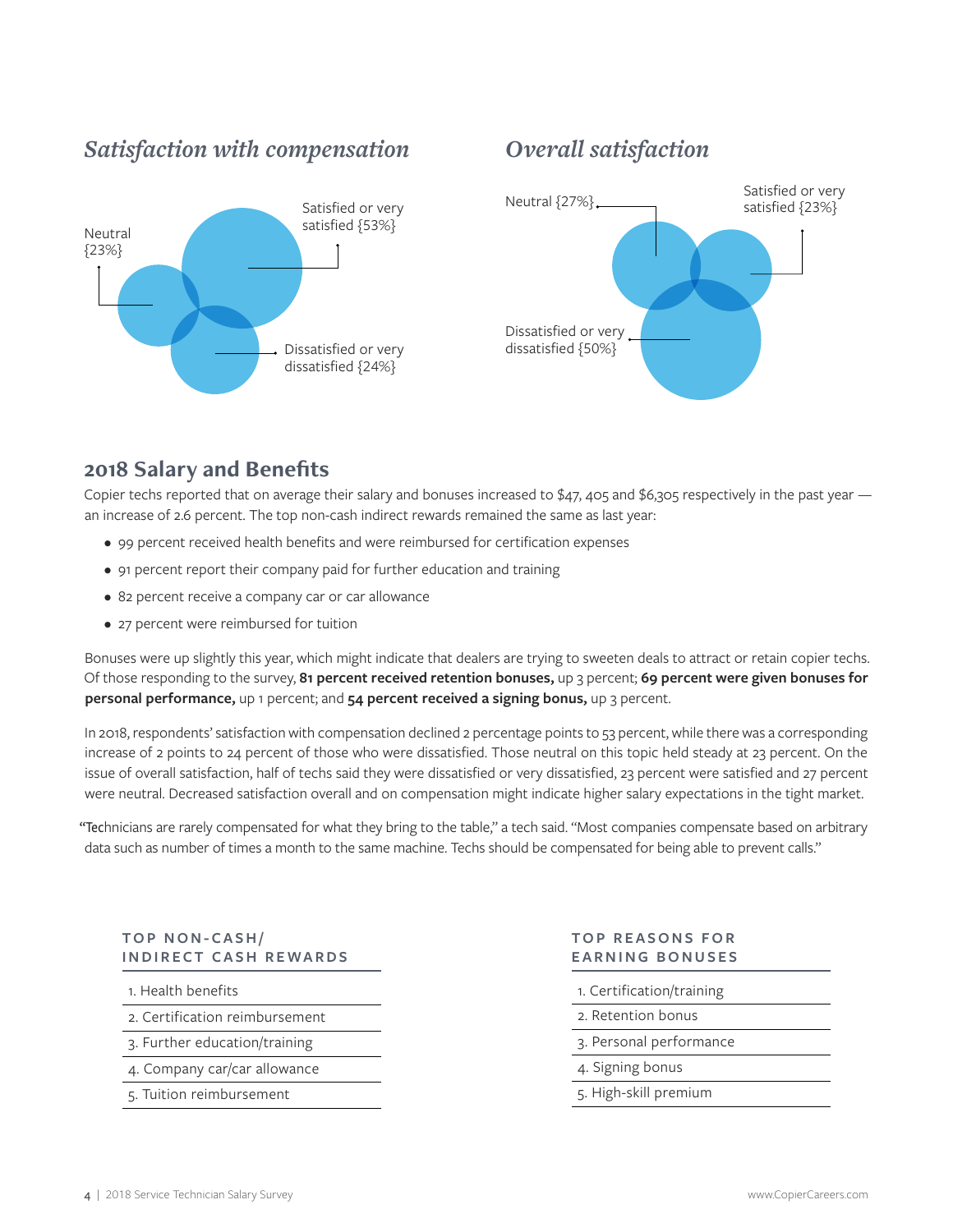#### *What matters most to you about your job?*



#### **The 2018 survey indicates a significant shift about what matters most to copier techs at work — and what doesn't matter. From a list of 38 work factors, they were asked to choose the seven things they value most at work.**

As in last year's survey, compensation was No. 1, with 99 percent of techs identifying it as the top thing on their list (chart above). Other factors rose in importance to techs over the past year, most notably:

- 71 percent want to feel a sense of community in their work, an increase of 62 percentage points
- 69 percent see their success tied to the effectiveness of their immediate supervisor, an increase of 8 points
- 37 percent want to wear more causal clothing to work, an increase of 4 points over last year

In what also might be an expression of growing confidence in their marketability, techs expressed less interest in job stability. Only 71 percent saw it as something that matters most, a decrease of 5 percentage points from last year. There was also a slight decrease in those who are concerned about the prestige of the company, with only 51 percent seeing it as important. Techs also showed little interest in working for a startup, telecommuting and on-site child care (chart below).



#### *What matters least to copier techs*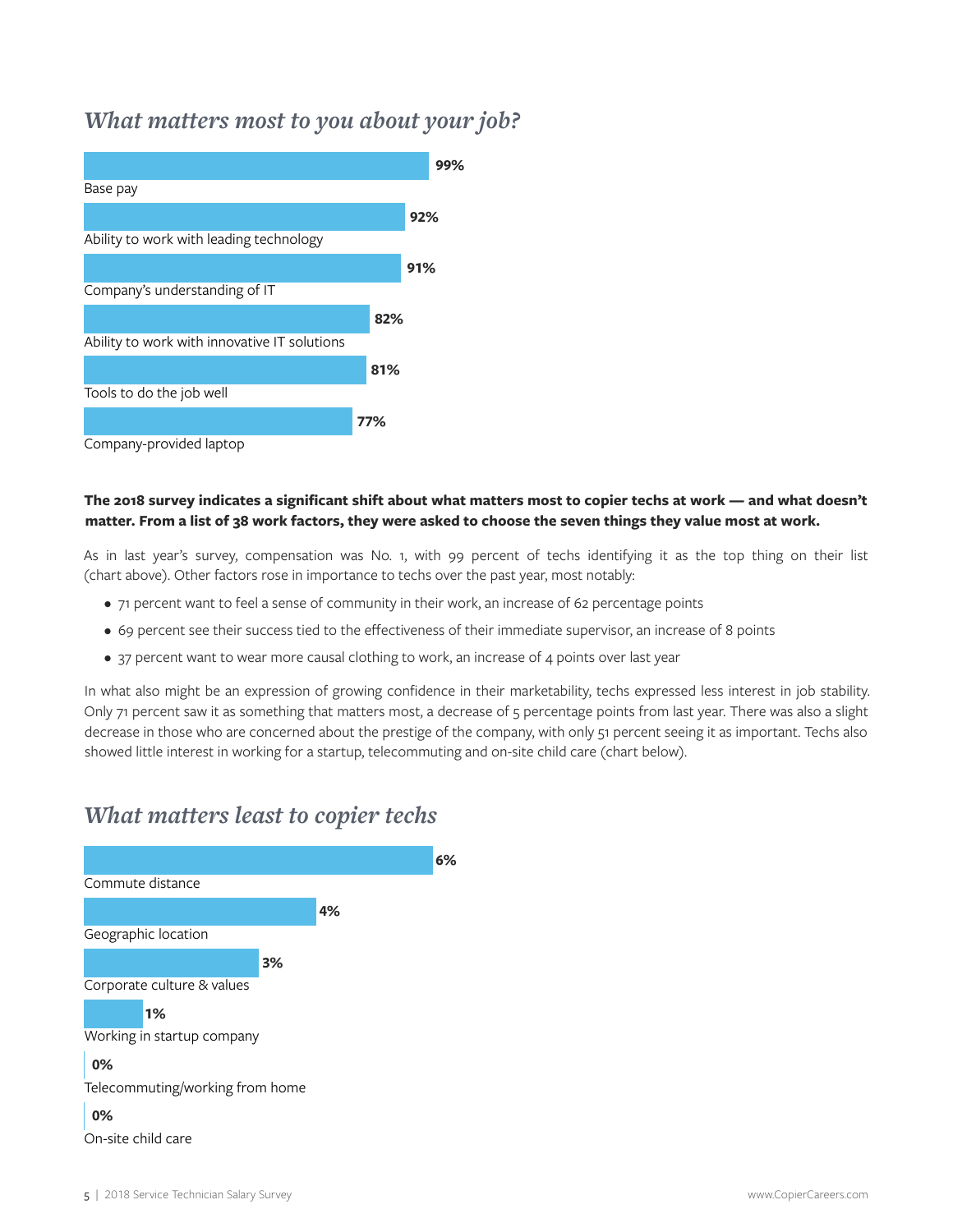*"I had been with my old company for almost 22 years. But the environment had become so toxic that being pursued and valued made perfect sense, even at 55 years old."*

#### **In 2018, 72 percent of copier techs who took our survey said they are looking for a new job because of opportunities too good to pass up and better compensation. They also offered a roadmap to their ideal workplace. It would:**

- Offer competitive pay
- Understand the importance of IT and offer the opportunity to work with leading-edge technology
- Give techs the tools and support they need to do their job well
- Recognize work well done and value the opinions and knowledge of staff
- Foster a sense of community within work groups
- Offer skill development and education/training opportunities
- Acknowledge that their opinions and knowledge are valued

It is also clear that many techs, even those with long tenure at a company, are open to new opportunities. One hybrid tech reported that he recently updated his résumé, was quickly recruited and took a new job that was too good to pass up.

"A recruiter put me with my current employer at a higher pay rate, better working conditions and incentives for raises," he said. "I had been with my old company for almost 22 years. But the environment had become so toxic that being pursued and valued made perfect sense, even at 55 years old."

With abundant options, techs aren't going to wait around. "Anytime you're dealing with a limited commodity, you have to move decisively to make a good hire," Schwartz said. "Dealers need to understand that the candidate might have been interviewing with other companies, so the compensation plan needs to be aggressive in order for them to fully commit to moving forward."



#### *Are you looking for a new job? Why are you looking for a new job?*



Better management or culture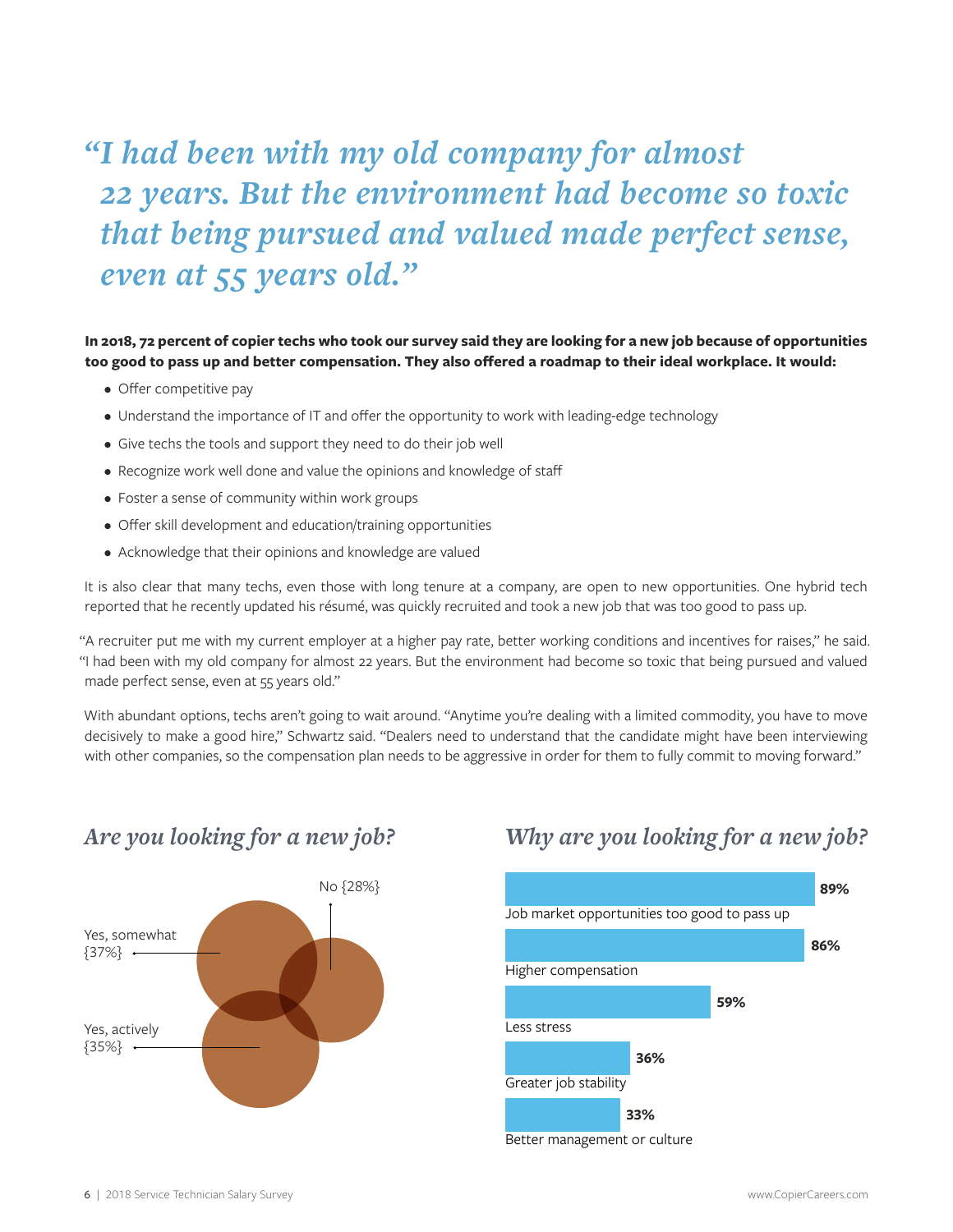### *Dealers need techs with more sophisticated skills, and techs expect to be compensated for their increased expertise*

#### **An Expanding Need for IT Skills**

As technology and solutions have advanced, the Copier Channel has evolved from a safe business niche to a dynamic, energetic industry with a need for a tech workforce with strong IT skills. That growth has changed expectations. Dealers need techs with more sophisticated skills, and techs expect to be compensated for their increased expertise.

"Dealers need to add tech skills to survive, and they need to compensate like IT providers to survive," Schwartz said. "It's another reason for companies to partner with us to find the most talented, skilled people out there, or they can't operate their businesses.

"It's really incumbent upon us to educate our clients that all of this is going on," he said. "If they want to make an offer, it has to have certain elements to make it a better circumstance for the individual. Financial reasons are a big piece of it."

In addition, companies need to improve their game at attracting candidates. Seventy-nine percent of survey respondents said their company is "poor" or "totally unsatisfactory" at attracting talent. But in retaining staff, 57 percent gave their company a positive rating. As the industry works to address the need for skilled techs, it also will have to create a more collaborative, teamstyle work "community," to attract a new generation of techs who prefer a more collaborative workplace.

"The industry is going to have to adjust to that environment, if they don't have it already, to attract those younger people with strong IT skills," Crowley said.

#### **ATTRACTING RETAINING** Good {7%} Good  $_{\rm 12921}$  Fair  $_{\rm 12921}$ {12%} Fair {43%} Excellent {2%} Excellent {4%} Poor {68%} Poor {29%} **Totally** Unsatisfactory  ${11\%}$  Totally Unsatisfactory {14%}

#### *Techs rate employer's ability to attract and retain talent*